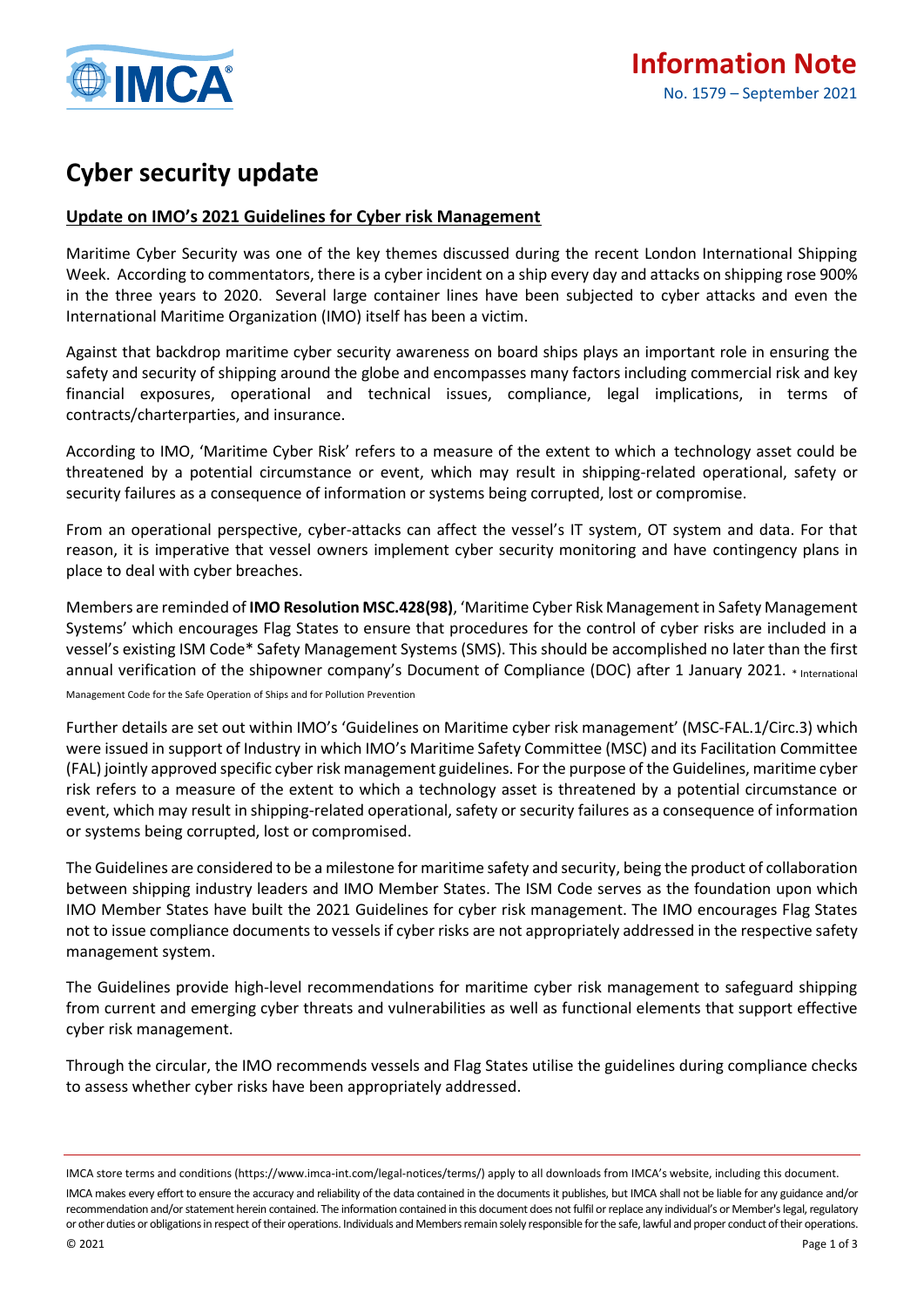The Guidelines recommend that stakeholders should take the necessary steps to safeguard shipping from current and emerging threats and vulnerabilities related to digitization, integration and automation of processes and systems in shipping, including:

- Identifying threats and vulnerabilities;
- Assessing risk exposure;
- Developing protection and detection measure;
- Establishing contingency plans;
- Responding to and recovering from cyber security incidents.

Users of the Guidelines should refer to specific Member Governments' and Flag Administrations' requirements, as well as relevant international and industry standards and best practices.

Members may also wish to refer also to the following guidance and standards:

- *[Guidelines on Cyber Security on board Ships](https://eur03.safelinks.protection.outlook.com/?url=https%3A%2F%2Fwwwcdn.imo.org%2Flocalresources%2Fen%2FOurWork%2FSecurity%2FDocuments%2FANNEX%2520Guidelines%2520on%2520Cyber%2520Security%2520Onboard%2520Ships%2520v.4.pdf&data=04%7C01%7CNicholas.Hough%40imca-int.com%7C35a1c404a54a4329e66c08d97db70511%7C357330a733f24febad2efc01400718b0%7C0%7C0%7C637679047415687213%7CUnknown%7CTWFpbGZsb3d8eyJWIjoiMC4wLjAwMDAiLCJQIjoiV2luMzIiLCJBTiI6Ik1haWwiLCJXVCI6Mn0%3D%7C1000&sdata=%2F6NyidoxqTEuOwS3wjxP97DkiQhi1tt3jqJev4bgFhY%3D&reserved=0)* issued by ICS, IUMI, BIMCO, OCIMF, INTERTANKO, INTERCARGO, InterManager, WSC and SYBAss
- *[Consolidated IACS Recommendation on cyber resilience](https://eur03.safelinks.protection.outlook.com/?url=https%3A%2F%2Fwww.iacs.org.uk%2Fpublications%2Frecommendations%2F161-180%2Frec-166-new-corr1%2F&data=04%7C01%7CNicholas.Hough%40imca-int.com%7C35a1c404a54a4329e66c08d97db70511%7C357330a733f24febad2efc01400718b0%7C0%7C0%7C637679047415687213%7CUnknown%7CTWFpbGZsb3d8eyJWIjoiMC4wLjAwMDAiLCJQIjoiV2luMzIiLCJBTiI6Ik1haWwiLCJXVCI6Mn0%3D%7C1000&sdata=SxnCq71N3ipmbBshtuVP9yvtxB%2FkY4%2BDIdq%2BUB%2BToL0%3D&reserved=0)* (Rec. 166)
- *[IAPH Port Community Cyber Security Report](https://eur03.safelinks.protection.outlook.com/?url=https%3A%2F%2Fsustainableworldports.org%2Fwp-content%2Fuploads%2FIAPH-Port-Community-Cyber-Security-Report-Q2-2020.pdf&data=04%7C01%7CNicholas.Hough%40imca-int.com%7C35a1c404a54a4329e66c08d97db70511%7C357330a733f24febad2efc01400718b0%7C0%7C0%7C637679047415687213%7CUnknown%7CTWFpbGZsb3d8eyJWIjoiMC4wLjAwMDAiLCJQIjoiV2luMzIiLCJBTiI6Ik1haWwiLCJXVCI6Mn0%3D%7C1000&sdata=vGAacWODn5okRkun9JqUA8M39VlXGA5FQOQhJD50QqE%3D&reserved=0)*
- ISO/IEC 27001 standard on Information technology Security techniques Information security management systems – Requirements. Published jointly by the International Organization for Standardization (ISO) and the International Electrotechnical Commission (IEC).
- United States National Institute of Standards and Technology's Framework for Improving Critical Infrastructure Cybersecurity (the NIST Framework).

## **USCG – recent cyber threats**

During August the United States Coast Guard (USCG) issued a note on the Coast Guard Maritime Commons entitled *"[Notice of recent cyber](https://mariners.coastguard.blog/2021/08/06/notice-of-recent-cyber-threats-to-the-marine-transportation-system/)  [threats to the Marine Transportation System](https://mariners.coastguard.blog/2021/08/06/notice-of-recent-cyber-threats-to-the-marine-transportation-system/)".*

It recommended heightened alert as a result of two recent developments. The first was a cyber-attack impacting port operations at container terminals in several South African ports due to *"an act of cyber-attack, security intrusion and sabotage."* The container terminals affected use similar software to that widely used throughout the U.S., and certain processes handled by this software were suspended as a result of the cyber-attack. The attack is believed to be related to the "Death Kitty" ransomware, although full details are still not available.

The second development was the recent release of leaked Iranian documents detailing research into how a cyber-attack could be used to target critical infrastructure. These documents cover research into topics such as how to use ballast water systems to sink a vessel and how to interfere with satellite communications.

Members are encouraged to take action in the following areas:

- Review and ensure that they have appropriate controls in place to protect Operational Technology from cyber threats;
- Review and check Operational Technology infrastructure for potential risks or risky components;
- Closely monitor Information Technology network and system logs for any signs of unusual activity;
- **Operational Technology** ("OT"): Actual hardware and software monitoring or controlling industrial equipment, assets, processes and events;
	- Examples would be PLCs (Programmable Logic Controllers) and SCADA (Supervisory Control and Data Acquisition) used to gather and analyze data in real-time and monitor or control plant equipment.
- **Information Technology** ("IT"): computer technology, including hardware and software, generally forming the technological backbone of most organizations and companies.
	- Examples would be laptops, personal computers, routers servers, and email and office software.

The two are not completely distinct and are increasingly connected and intertwined.